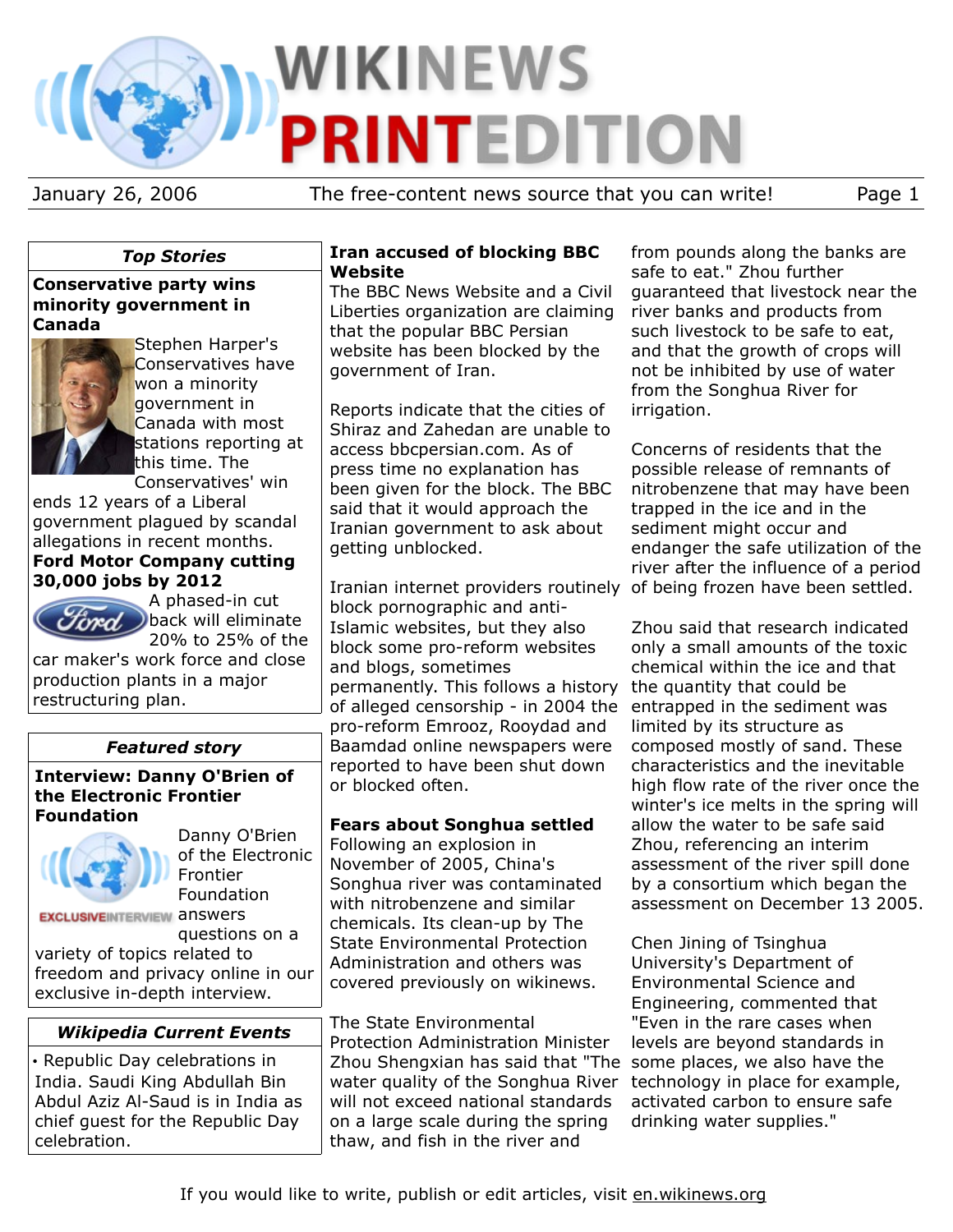program with Russia to monitor boundary rivers will continue. The front of the pollution from the explosion has been predicted to reach the estuary of the Armur river in Russia near the end of January 2006.

## **Scientists discover Earth-like planet**

A group of international scientists from Princeton University and other institutions have discovered the smallest Earth-like planet yet, just outside our solar system.

The new planet is about 25,000 light years away, and is close to the center of the Milky Way.

The discovery was announced in the Nature Journal magazine. The journal also states the planet was found using a method called gravitational microlensing, which detects small planets with a mass like that of Earth.

Gravitational microlensing is where date, in terms of its mass and the a light from a distant star is bent and magnified by the gravitational field of a foreground star. The presence of a planet around the foreground star causes light from the distant star to become momentarily brighter.

However, scientists say that the cold temperatures on the planet make the chance of finding any life In the past, more than 150 on it "unlikely."

"We may predict with reasonable probability that microlensing will discover planets with masses like that of Earth at a similar distance from their stars and with comparable surface temperature," said study co-author Bohdan Paczynski from Princeton University.

So far the planet only goes by

Zhou has also stated that the joint OGLE-2005-BLG-390Lb, and takes about ten years to orbit its parent star, a red dwarf. The star is similar to our sun except its smaller and much cooler in temperature.

> Scientists say the new planet has a rocky core and a thin atmosphere and because of its "very large orbit and cooler parent star, makes it a very cold world."

> The predicted surface temperature is -220° Celsius (-364° F), which means its surface is likely to be a layer of frozen liquid. Because of this, scientists say the planet may more closely resemble a massive version of Pluto.

> "This is very exciting and important," said Professor Michael Bode from Liverpool John Moores University, a principal investigator for the RoboNet project which helped to collaborate on the research. "This is the most Earthlike planet we have discovered to distance from its parent star. Most of the other planets that have been discovered are either much more massive, much hotter or both."

This is the third planet in two years that scientists have found using gravitational microlensing.

planets outside our solar system were found using a technique known as the radial velocity method. This method observes a wobble in stars caused by the planet's gravitational effects.

#### **CIA "rendition" confirmed in Europe**

The Council of Europe is pressing member governments to provide information concerning CIA prisons operating secretly in

Europe.

In an interim report by the human rights council rapporteur, Swiss senator Dick Marty made public the 42-member nation's preliminary conclusions regarding CIA activity on European Union soil.

Marty reported, "Individuals have been abducted, deprived of their liberty and transported to different destinations in Europe, to be handed over to countries in which they have suffered degrading treatment and torture." The report estimates the rendition of "more than a hundred persons."

But when it comes right down to it, no irrefutable evidence exists to confirm allegations that the CIA operated secret detention centers in Europe. "There is a great deal of coherent, convergent evidence pointing to the existence of a system of 'relocation' or 'outsourcing of torture'," the report stated while further noting that, "It is highly unlikely that European governments, or at least their intelligence services, were unaware."

"Our aim is to find out the truth that is being hidden from us today", he said. He adds that he is afraid of "the pressure put on the media in the United States not to report on this affair."

A researcher for Human Rights Watch, John Swift, said; "Cooperation is going to be needed if this investigation is going to succeed. European governments are at a crossroads. They can decide to cooperate with this investigation and uphold European traditions of human rights, or they can continue their romance with the CIA. But they can't do both."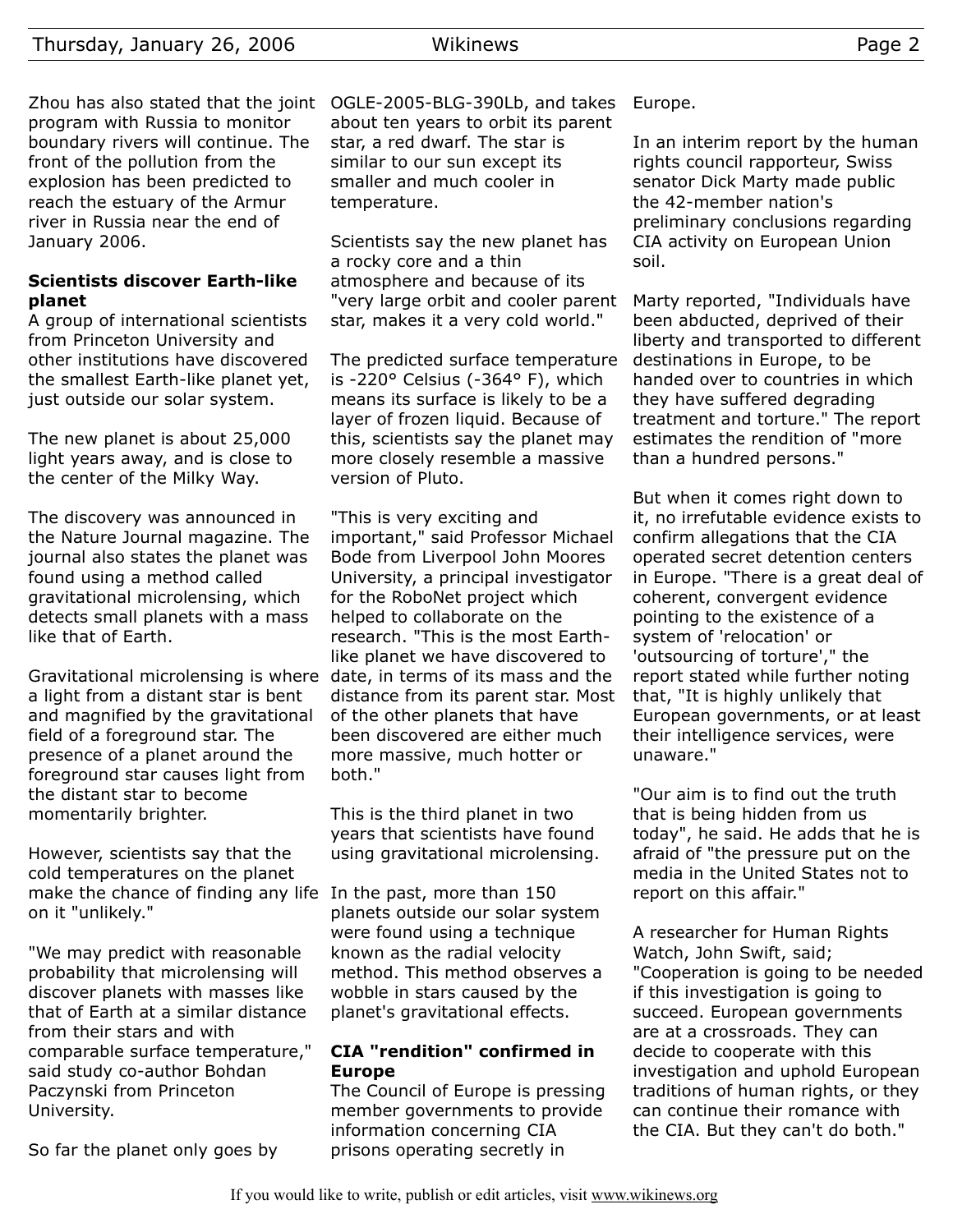The report has also been criticized for appearing to lack new content and to be incomplete. Former minister for Europe and British member of parliament Denis MacShane has said that Marty's report "has more holes than a Swiss cheese." US State Department spokesman Sean McCormack has rejected the report and stated that it was an example of the "same old reports wrapped up in some new rhetoric. There's nothing new here."

US Department of Homeland Security secretary Michael Chertoff Toy Story, its first feature film has stated regarding the US government that "the government acts in accordance with the law and with respect to the sovereignty of host countries in which it operates," and further stated that "The authorities are free to investigate what they want to investigate but we should not allow ourselves to be distracted from the need to identify, prevent and protect against terrorist acts of violence."

The group Amnesty International USA is calling for the US Congress to create a commission to investigate detention and interrogation practices. The United States neither confirms nor denies the existence of secret detention centers.

## **Disney buys Pixar**

The Walt Disney Company has finalized a \$7.4 billion deal to acquire its long-time partner Pixar in an all stock buy-out. The deal will make Steve Jobs, current Pixar exposed to contaminated water and Apple CEO, Disney's largest shareholder with about 7% (valued at over \$3.5 billion) and a member of the board of directors.

The merger was speculated all day Tuesday on the stock market and the annoucement came just after

trading closed for the day. Terms of the merger include Pixar's John Lasseter becoming Disney's new chief creative officer, in charge of animation at the combined Disney-Pixar Animation Studios, as well as principal creative advisor at Walt Disney Imagineering, the unit of the company responsible for research and development of Disney theme parks worldwide.

Jobs purchased what became Pixar for \$10 million in 1986 from George Lucas's computer animation division at Lucasfilm. came a decade later, and began a long string of animation hits. Such success proved to be increasingly elusive for Disney to manage on its own. The partnership between the two studios had become shakey in recent years, as former Disney head Michael Eisner clashed with Jobs over renewal terms of their agreement. In 2003, prior to his dismissal from Disney, Eisner infuriated Pixar's creative team by predicting Finding Nemo would be a failure. Steve Jobs broke off negotiations in January 2004, having told one executive previously, "I don't see how the relationship can continue as long as Eisner is there."

#### **U.S. Democrats highlight water quality issues for troops in Iraq**

According to former employees of the Halliburton subsidiary KBR and internal company documents, coalition troops at a U.S. military base in Iraq may have been and the company puportedly blocked efforts to alert the U.S. military.

"We exposed a base camp population (military and civilian) to a water source that was not treated," reads a July 15, 2005

memo by William Granger, KBR's official in charge of water quality in Iraq and also Kuwait.

"The level of contamination was roughly 2x the normal contamination of untreated water from the Euphrates River," Granger said in documents distributed amongst the press by Democrats, who are holding a public inquiry into the allegations.

Halliburton issued a statement stating it had found "no evidence to substantiate allegations made by these former employees."

Ken May, another former KBR employee, said that instances of diarrhea and stomach cramps were numerous.

Halliburton stated that their own inspection found no contaminated water, and no medical evidence to substantiate the claims of illness. According to Marine Corps Major Tim Keefe – a military spokesman – a military medical unit found nothing out of the ordinary with regards to the water quality. Keefe stated, "The allegations appear not to have merit"

Water expert, Ben Carter, of Cedar City, Utah, wrote, "It is my opinion that the water source is without question contaminated with numerous micro-organisms, including Coliform bacteria. There is little doubt that raw sewage is routinely dumped upstream of intake much less than the required 2 mile distance."

Carter said that after he told company officials that they should notify the military, "They told me it was none of my concern and to keep my mouth shut," he said.

"They brushed it under the carpet," Carter said. "I told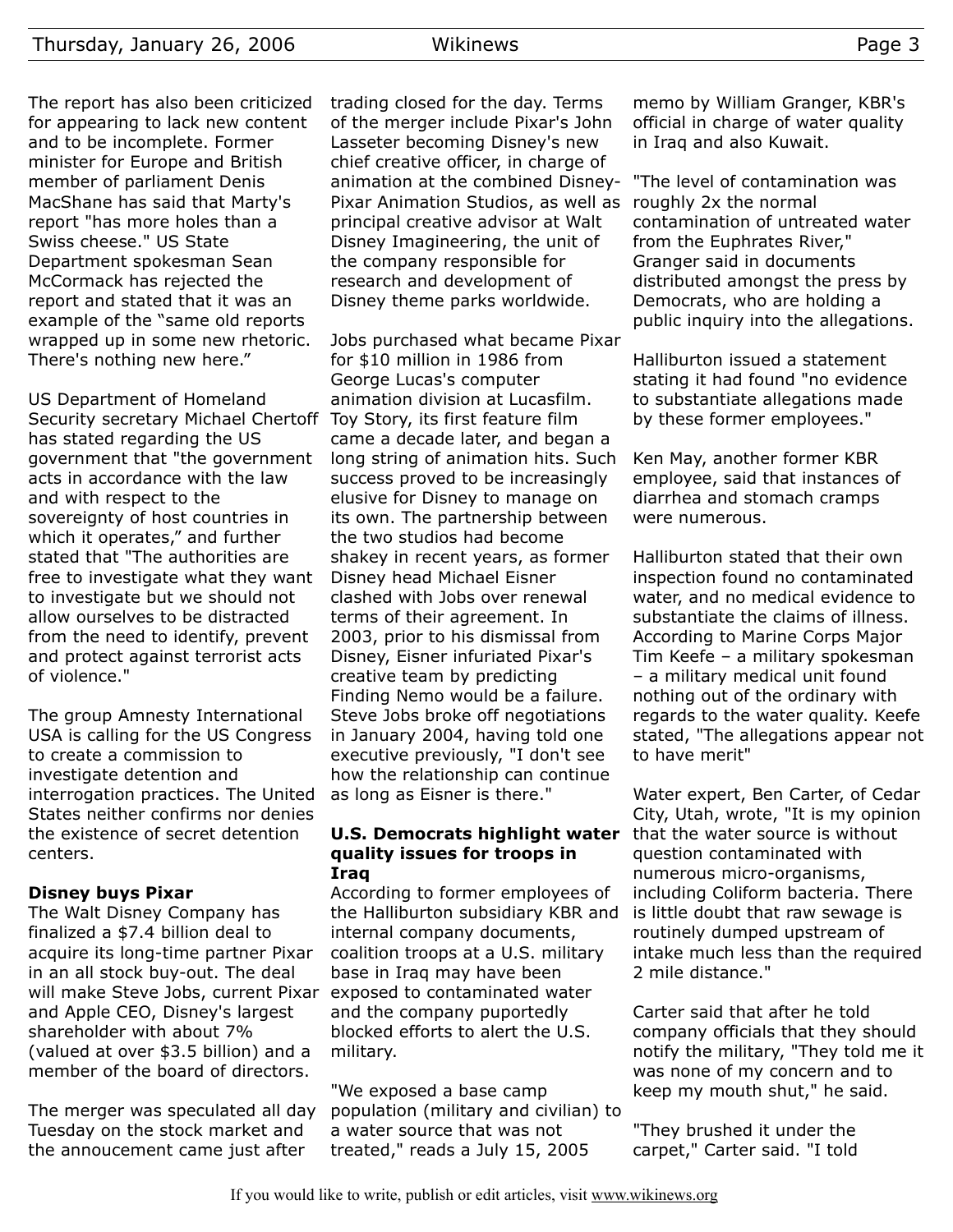everyone, 'Don't take showers, use bottled water."

According to a July 14, 2005 report authored by Jennifer Dellinger, it is claimed that Halliburton's public relations department was aware of the problem, a statement from the department is claimed to state, "I don't want to turn it into a big issue right now, but if we end up getting some media calls I want to make sure we have all the facts so we are ready to respond."

## **The WB and UPN networks to become the CW network**

Warner Bros. Entertainment (a division of Time Warner, Inc.) and CBS Corporation announced today the merger of their two struggling television networks together to form one jointly owned network which will debut this fall.

The new network, which is to be called CW (for CBS-Warner) will replace UPN and The WB networks, which will shut down. The network will be a 50-50 partnership between CBS and Warner Brothers. The network will be carried on stations owned by the Tribune Company, amongst others.

The merger is in response to the struggling of both networks, neither of which have attracted much viewership away from the big four networks since they being formed in the early 90s. However each have had some strengths. The WB has been more popular with younger viewers and has had hits with televison shows Smallvile and Gilmore Girls. UPN has recently received critical acclaim for its sitcom Everybody Hates Chris and World Wrestling Entertaiment's Smackdown! has been a mainstay since it debuted on the network. The new

network's schedule will be annouced in May; until then the networks will operate their schedules indepedently. The new network is planning to target the 18-34 age bracket in prime time, and will contain both shows from the WB and UPN.

With UPN's 12 affilated station, together with Tribune's 16 stations gives the new network coverage over half of the country. The Tribune stations that will be apart of the new network is WGN in Chicago, WB flagship station, WPIX in New York and KTLA in Los Angeles. WPIX will become the flagship station of the new network. Tribune will relinquish its 22.5% stake in the WB in return for a 10-year affiliation agreement with the network in turn.

Dawn Ostroff, currently the president of WB, will become president of entertaiment and John Maatta, currently the chief operating officer of the WB, will become chief operating officer of the CW.

#### **Interview: Danny O'Brien of the Electronic Frontier Foundation**

anuary's second Interview of the Month was with Danny O'Brien of the Electronic Frontier Foundation (EFF) on 23 January in IRC.

The EFF is coming off a series of high-profile successes in their campaigns to educate the public, press, and policy makers regarding online rights in a digital world, and defending those rights in the legislature and the courtroom. Their settlement with Sony/BMG, the amazingly confused MGM v Grokster decision by the Supreme Court of the United States, and the disturbing cases surrounding Diebold have earned the advocacy organization

considerable attention.

When asked if the EFF would be interested in a live interview in IRC by Wikinews, the answer was a nearly immediate yes, but just a little after Ricardo Lobo. With two such interesting interview candidates agreeing so quickly, it was hard to say no to either so schedules were juggled to have both. By chance, the timing worked out to have the EFF interview the day before the U.S. Senate schedule hearings concerning the Broadcast flag rule of the FCC, a form of digital rights management which the recording and movie industries have been lobbying hard for - and the EFF has been lobbying hard to prevent.

[Wikinews] I'd like to jump into some direct questions which were suggested by people on the research page. These first ones relate to the US government and online privacy.

Since 9/11 the US administration has been progressively violating privacy standards in online communications, including circumventing its own surveilance laws and developing—and possibly implementing—the Total Information Awareness project. What is EFF's position regarding government monitoring of private communications such e-mail, instant messaging, and voice over IP?

*[Danny O'Brien] Since the very beginning, the EFF has worked hard to keep the traditional laws regarding wiretapping and monitoring away from the Internet, not just because we believe in strong 4th Amendment rights but because technologically, a wiretap on an individual line is miles away from what is needed to do the equivalent on the Internet. That's why, for instance,*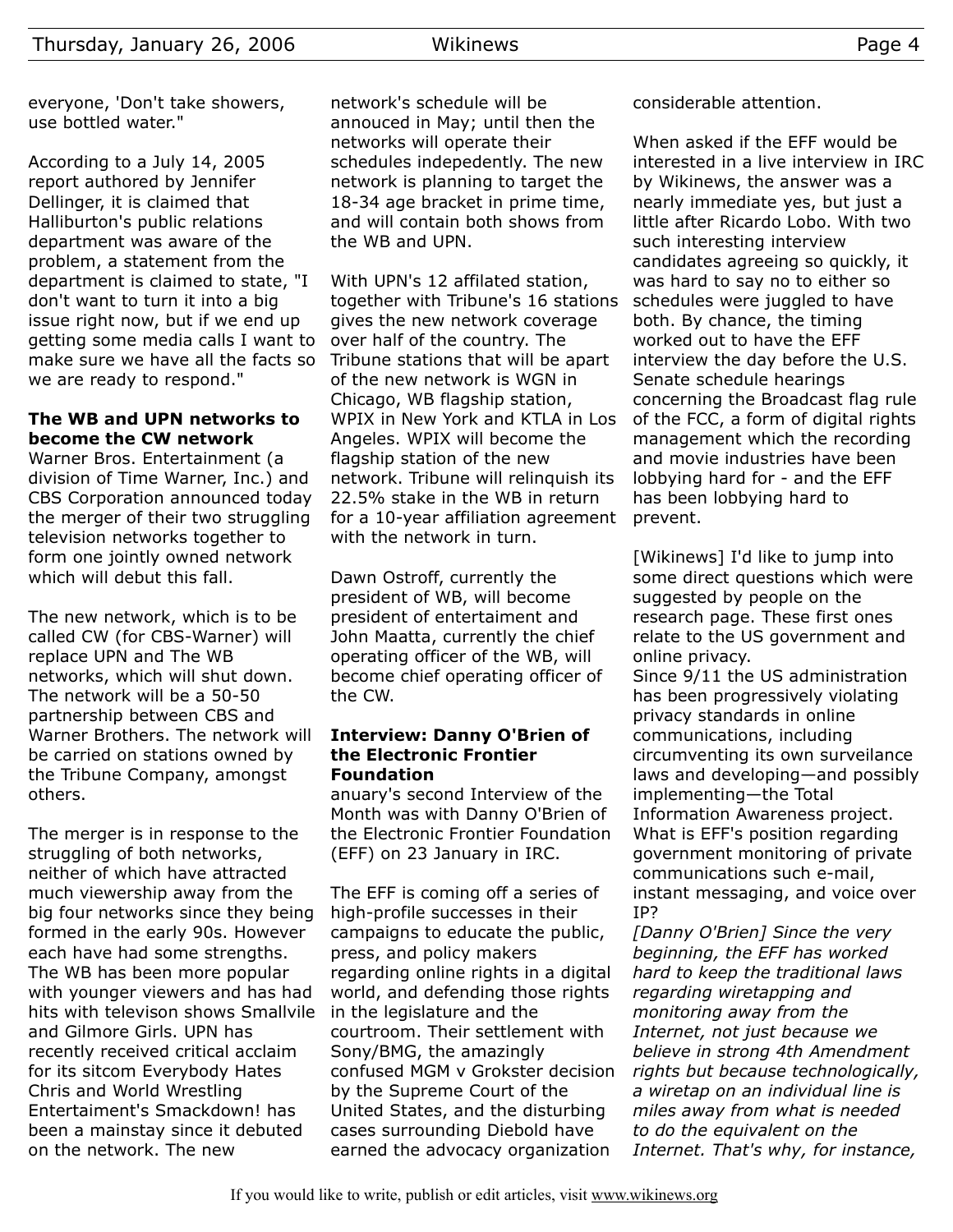*we fought against CALEA being extended to the Net, and why we're fighting the FCC's extension of it now.*

*A lot of simple approaches to surveillance that the gov't would like to take are far from reasonable, to use the language of the 4th amendment.*

*I should say that I'm using American examples here, but we're obviously concerned more generally*

[Wikinews] A related question - Will EFF be involved in cases, even as amicus, such as the cases filed by ACLU Detroit and the Center for material or programs that seek to Constitutional Rights New York, which allege the National Security Agency violated US law prohibiting wiretaps without a warrant? *[Danny O'Brien] We're currently looking into every possible avenue. One of the difficulties is trying to ascertain exactly what the government program involved. The EFF has a battery of lawyers, with different areas of interest* [Wikinews] Is this in the same vein as the recent requests for google to poney up it's search database?

*[Danny O'Brien] No, that's a great question. The two issues are very different, but I think speak to the problems that the Internet is now being seen as a resource for government surveillance and research, which we think that all Net companies have to become aware of. There's a real danger in simply logging everything: you end up risking being a tool for the invasion of your own customer's privacy.*

[Wikinews] Google alone of the largest search engines refused the Justice Department's demands to turn over user data. The EFF is on record as criticizing Google's privacy policy. How does the EFF feel about that privacy policy now? What does EFF feel about the other search engine's behaviour—

did they comply with their own privacy policies? Does this incident reflect the strength or weakness of corporate privacy policies online? [Danny O'Brien] Privacy policies largely extend at the moment to merely the descriptions of what information is stored. We've long warned against companies collecting large amounts of data about their customers, and doing nothing to anonymise or aggregate it. We think that companies are storing up trouble for themselves this way. [Wikinews] Does the EFF have any educate employeers and companies on the advantages of privacy?

*[Danny O'Brien] We do -- hold on, I should be handing out more URLs http://www.eff.org/osp/ is our guide to "online service providers" for the best practicies in logging data. I'm also speaking at the MySQL conference later this year on what \*not\* to include in your schema. It's an interesting area, because it's one where coders have a degree of power over what can be done. Personally, I'd like to see a great deal more knowledge about how to aggregate and anonymise data being spread among the community. I'm constantly recommending the book Translucent Databases, which covers this very nicely. Also, the OSS source would do a great service by setting reasonable defaults for software logging behaviours. The trouble is, and I think we all fall into this trap; we assume the more logging the better. How many of us are casually logging this, for instance?* [Wikinews] I'd like to talk about the Sony BMG case for a bit, if that's okay. First, congratulations to EFF in regard to some of the successes in the Sony BMG case. There are some questions,

clarifications about the case, however. The settlement appears to cover the XCP and SunComm software delivered on CDs. What about OpenMG XCP, DRM used by Sony BMG's SonicStage software for Sony Connect? *[Danny O'Brien] Okay, this is where I have to say that I'm a \*bit\* limited in what I can say. Ah, if only out of blind ignorance in this particular case.* [Wikinews] Do you know if the OpenMG XCP software is mentioned at all in the agreement? [Danny O'Brien] I don't know about OpenMG: we joined the case representing XCP and SunComm users, so I don't think that was

covered. But watch me shine the giant neon IANAL sign above me. If you like, I can ask after the interview, and we can add that to the results.

[ Wikinews] I'd appreciate that. Can you disclose the terms of the settlement regarding future use of software DRM measures? Have they promised not to alter users machines in the future? *[Danny O'Brien] Again, it's always dangerous to paraphrase legal documents. Ah, we have an FAQ that covers this. Thank goodness: http://www.eff.org/IP/DRM/Sony-BMG/settlement\_faq.php* [Wikinews] This case also has some connection to copyright infringement

the XCP software included code taken from the VLC media player software, which is released under the GPL. Is EFF involved in any cases regarding this? *[Danny O'Brien] No we didn't cover this. We don't have standing to take on the copyright issue i.e. we would have to represent a copyright holder.* [Wikinews] Would EFF be involved in such a case if asked? *[Danny O'Brien] It'd be an interesting case, but we try to*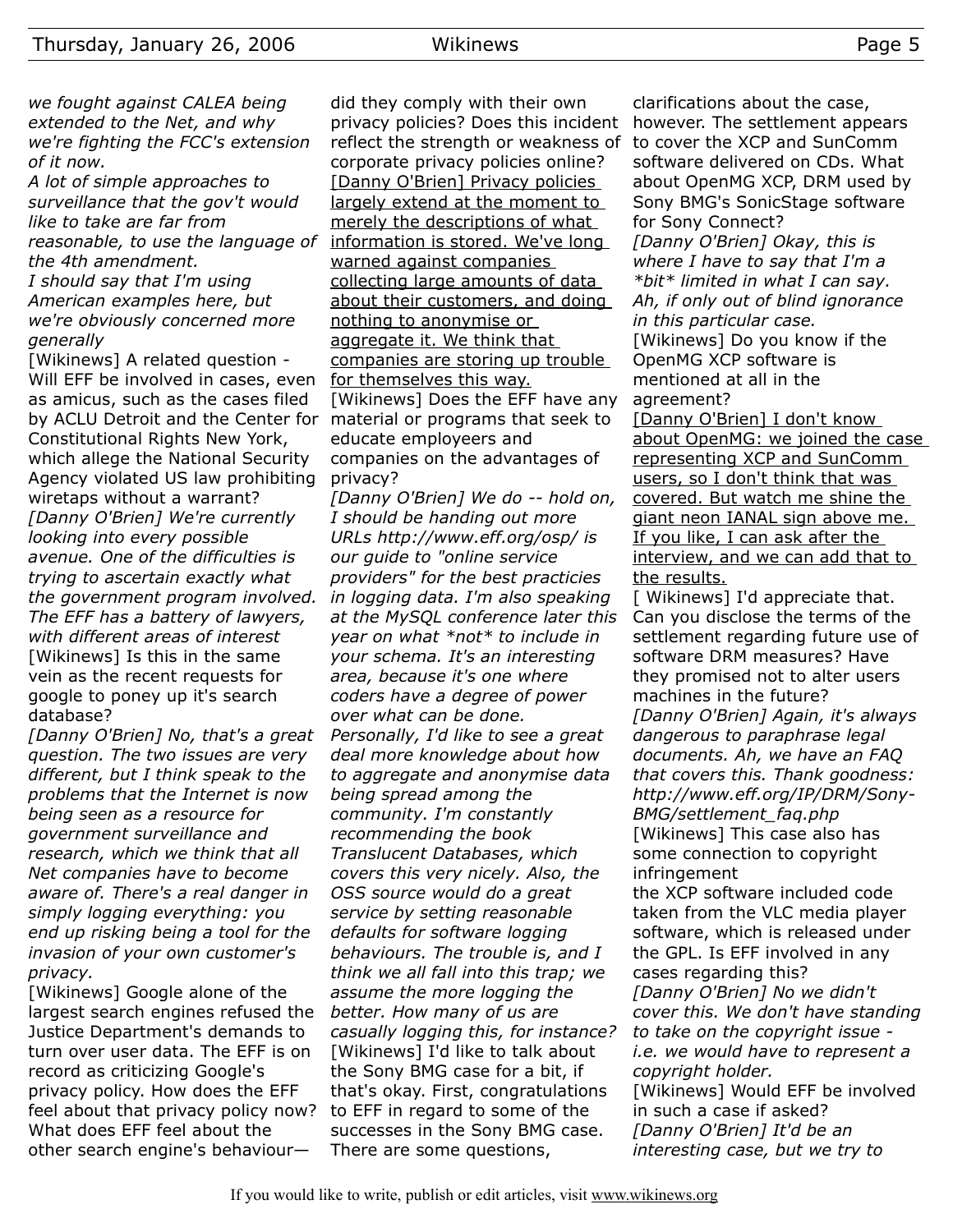*distribute these cases to where the expertise lies. During the Sony BMG case, we spoke to groups like the FSF and the Software Freedom Law Center. Generally speaking, they're the people who would be best placed to investigate cases like this.*

*It's worth saying that we're really pleased that there's now a whole constellation of great*

*organisations that we work with. FSF, the Berkman Center, Public Knowledge in D.C., the list goes on.*

[Wikinews] The Sony BMG case is a content producer attempting to enforce DRM on their clients. The US FCC is trying to do the same thing on the hardware of US citizens with the Broadcast Flag. I know the EFF is involved in the lobbying on this, but I have questions which lead into this. This to approach it in the US Congress? is a hardware issue. Does it matter *[Danny O'Brien] Well, the initial* on the internet?

*[Danny O'Brien] Yes, for a number courts, who agreed with us that of reasons.*

*The point about the broadcast and audio flags is that they set up a kind of ghetto for content. The whole point of both is to \*prevent\* distribution onto the Internet. But in order to do that, you need to create a hardware world which is fenced off from not just the Net, but from user modification, and open source development.*

*This ghetto has to be created in every audio-visual device, by government mandate. So that affects the Net a couple of ways. Firstly, you essentially curtail the Net's use. But secondly, these flags are easily (though illegally) circumventable, so they generally prompt even more draconian laws (which are just as easily circumventable.)*

*One of our biggest problems with the flags is they cross a Rubicon. They create a government technological mandate in user*

*tech. Once you start down that path—especially when you discover your initial mandate doesn't actually work—you just ask for more and more control.* [Wikinews] Isn't this already the case, considering the HDTV standard and others? Isn't standards an element of the FCCs mandate?

*[Danny O'Brien] Standards for broadcast and reception, but not standards for what you do \*after\* you receive something. Remember the FCC's primary job is to prevent interference, and to manage the commons of the public airwaves. It's a huge overreach for it to take over what you do with what comes from over those airwaves.*

[Wikinews] Because this is a rule, not a law, how does the EFF plan *regulation was thrown out by the this was agency overreach. So what we've seen now is groups like the MPAA and RIAA attempt to extend the FCC's powers by law. For all of last year, they attempted to do that by -- well, for want of a better word, sneakily attaching the necessary language to other bills. As you say, it can potentially be a very small amendment, so I suppose they felt that they could do this. Everyone fought an incredibly effective campaign to prevent this. And a lot of that had to do with the Net—we'd hear from the Hill of a lobbyist attempt to include the regulation, and we'd be able to organise calls and letters from constituents very quickly. Most politicians, strangely enough, don't like it when something is sneaked past them. And we managed to alert a lot of them to arguments they weren't hearing from broadcasting lobbyists. Now, we're seeing a second stage.*

*Which is Hollywood coming out into the open, and presenting the flags openly. That stage begins tomorrow, with Senate hearings on the topic.*

[Wikinews] The Senate will begin hearings on this rule tomorrow. What does EFF expect to happen during this legislative process? How might this affect online communities? to get specific and personal, what does it mean to Wikinews readers and contributors?

*[Danny O'Brien] If the law passes, it'll have dramatic effects. Particularly to wikinew's future, actually: I think we can all foresee a time when Wikinews would take fair use samples of the news and public affairs, both audio and visual. With a broadcast or audio flag in place, that usage - while legal - would effectively disappear or at least be much much harder. More generally, you'll see advancement in tech frozen in a lot of areas, the pulling away of open source development in anything that was connected to HD TV or digital radio. The biggest problem here is that technology like the flag gives the entertainment industry a stick to hit the technology industry. Before the broadcast flag was even introduced, hollywood was lining up objections to technology like Tivo-To-Go.*

[Wikinews] I understand that would be the case in the USA, but could you explain how this might affect people in the EU? or anywhere outside the USA? *[Danny O'Brien] Sure, one of the areas that we spend a lot of time with these days—we have two staff working full time on international issues—is what's called policy laundering. So for instance, the worst provisions of the DMCA have generally been introduced into law in countries*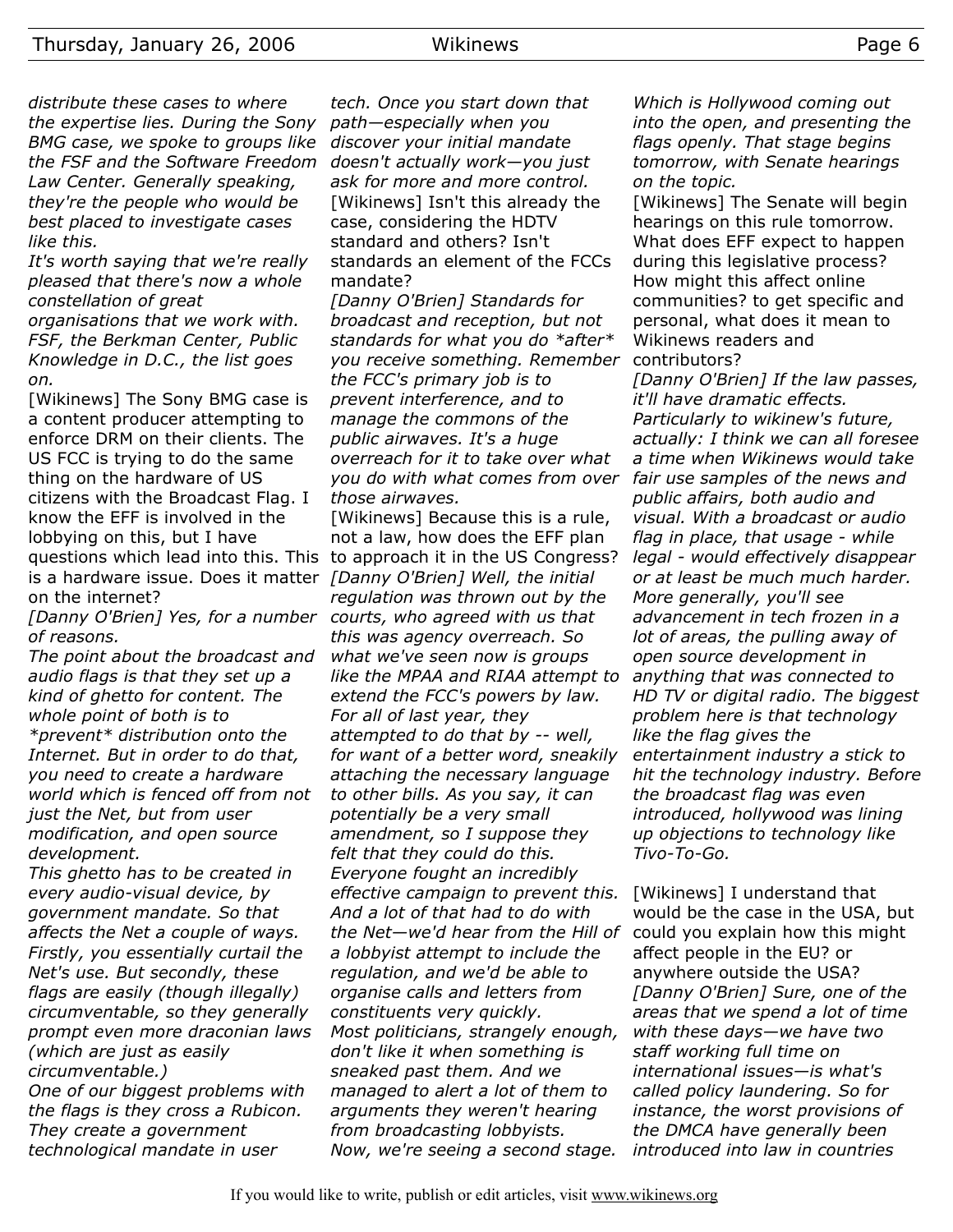*like Australia by their inclusion in bilateral Free Trade Agreements. Already, Hollywood representatives have been working in Europe and elsewhere to introduce the equivalent of the broadcast flag there. The rule is that if you can introduce it in one country, that makes it a lot easier to export it elsewhere.*

*[Danny O'Brien] Copyright extension is a great example of this. In that, the last US copyright extension was introduced to track Europe, and now Europe is being encouraged to match its copyright with the US. We're already seeing that with copy control mandates like the flag.*

[Wikinews] The Broadcast flag is a form of Digital Rights Management, in this case implemented by the US FCC. There are other DRM issues to talk *were not.* about. In the French Parliament the DADVSI law, which relates to the implementation of the 2001 European Directive on Copyright in chapters in Europe ? France, is under active consideration. Has the EFF had the *countries, has a great core of* opportunity to consider this law, and what is the opinion if so? *[Danny O'Brien] Actually, I was just talking to Submarine about this before the interview started. We're keeping as close an eye on this as we can. It's a good example of the ratchet problem as it's an implementation of the EUCD.*

[Wikinews] Canada and Belgium apply heavy taxes on copying medium, and the revenues from these taxes are used to support creative artists and developers, as an alternative to supporting DRM. What does EFF feel about such a method to control fair use/fair dealing?

*[Danny O'Brien] Actually, we prefer a system of voluntary licensing schemes over either of these approaches. http://www.eff.org/share/collectiv*

#### *e\_lic\_wp.php*

[Wikinews] There are efforts under *questions. I'm actually trying to* way to develop an open standard DRM, such as a project by Sun Microsystems which is relatively fair to users. Would EFF support an open standard/open source DRM, or is the entire concept of DRM considered unacceptable in any form?

*[Danny O'Brien] Our take on Sun's MrMiscellanious made this room DRM:*

*http://www.eff.org/news/archives /2005\_08.php#003929 Essentially, our disagreement isn't with DRm per se: it's DRM backed up by the DMCA's anticircumvention laws. If users had*

*the right to circumvent DRm to exercise their fair use rights, we think the market would quickly sort out what controls on media use were acceptable and what*

[Wikinews] A follow-on question from the French one does eff plan to set up some *[Danny O'Brien] France like many activists and advocates already. We'd be delighted to help them in*

*any way we can.* [Wikinews] A follow-on question regarding the Sony BMG case Does EFF have a response to the Register article

http://www.theregister.co.uk/2005 /12/06/eff\_needs\_to\_die/ *[Danny O'Brien] Sigh. I wondered if this would turn up. It's a really odd article, given that it includes a bunch of cases that aren't ours, ones that we didn't lose, and other oddities. I think we'd rather let the facts speak for themselves. Here's a list of our [ http://www.eff.org/legal/victorie s/ victories]. There's a longer list at the wikipedia entry.* [Wikinews] Are there any questions I should have asked you, which I did not? *[Danny O'Brien] Hahah! No, but*

*I'm happy to take additional think of some of the harder questions.*

[Wikinews] Well, I think I'll ask MrM to unmoderate now, and let everyone mob you.

[MrMiscellanious] :) Alright, here we go...

*no longer moderated for normal users.*

*[Danny O'Brien] I guess the question we often get asked is "Why aren't you doing something about X?" where X is a matter that really is important—the simple answer to that is that we have limited resources. Which is why I'm really happy to see lots of other organisations spring up.* [Question] Does EFF support TOR, financially or otherwise, anymore? *[Danny O'Brien] We host Tor's website, but direct funding was for last year. Actually, the Tor questions really are so frequentlyl asked that they're best answered on Tor's FAQ (including the legal FAQ we wrote for them.) http://tor.eff.org/faq.html.en* [Question] en.Wikipedia prevents TOR endpoints from editing on the site; does EFF consider such classblocking an acceptable response to behavior, or is it generally inappropriate? *[Danny O'Brien] We're disappointed. We hope there's a way of providing a technical solution that would work to support Tor's aims, and would be practical for Wikipedia. If we can*

*discussion, we'd be happy to.* [Question] European Organisations which have similar goals like the EFF were not succesful in preventing Telecommunications data retention. What conclusions does the EFF draw for their own campaigns?

*work as an intermediary in that*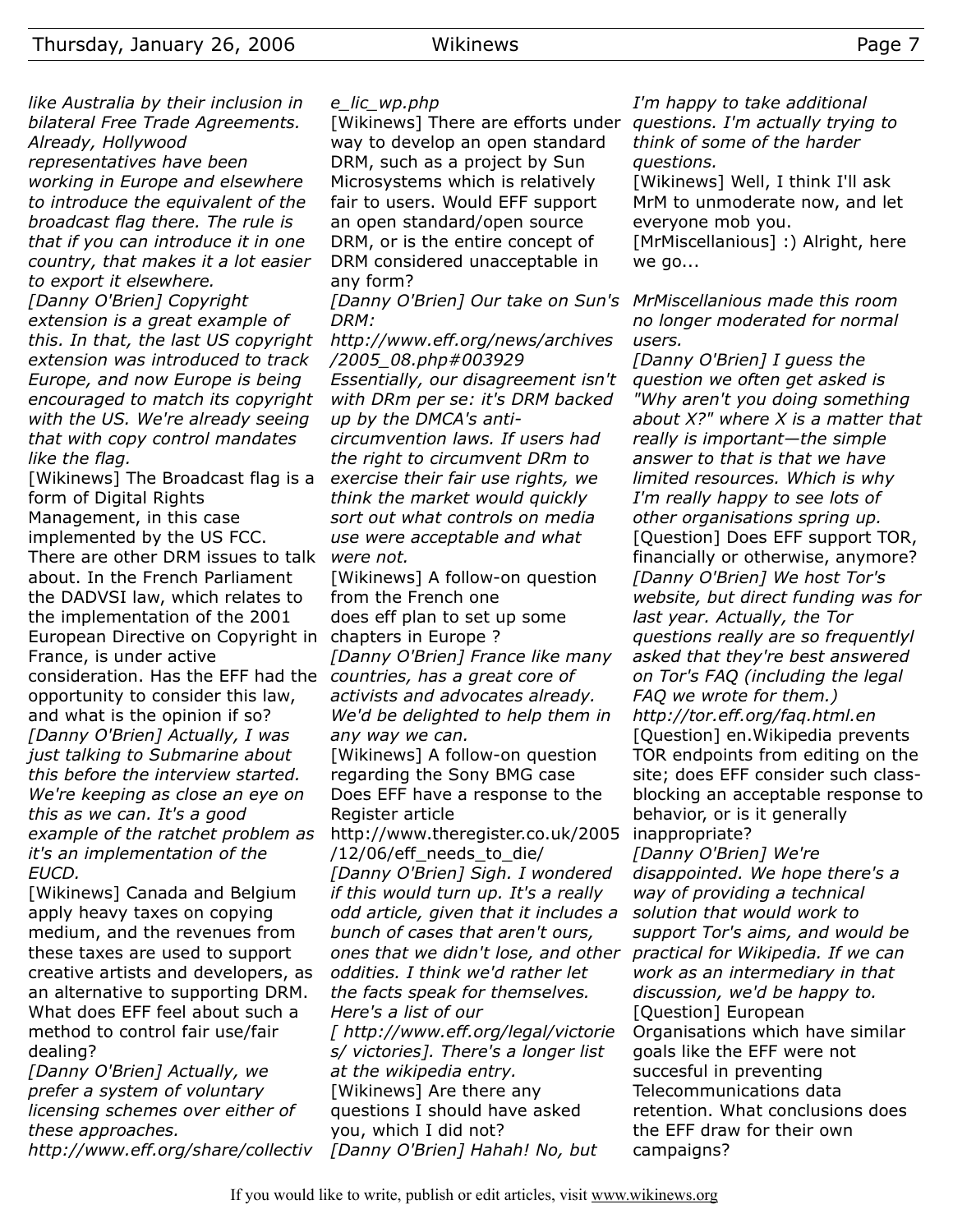*[Danny O'Brien] I have a long answer to that, with my EFF hat off.*

*Okay, so the reason I'll take my EFF hat off to answer your question, is because I'm also involved in ORG which is one of those organisations in Europe. The conclusion is that advocacy needs resources. One of the strengths of EFF and other US advocacy groups is they are permanent, with a paid staff. http://openrightsgroup.org I think that now there are sites like http://www.pledgebank.com around, and facts like the wikipedia funding drive show that we're getting to the point where we can turn volunteer organisations into groups that have that flexibility, plus financial resources. Which means you get to the situation where the group of volunteers who formed ORG can now work on projects like submitting to UK parliamentary inquiries:*

*http://www.openrightsgroup.org/o rgwiki/index.php/APIG\_DRM\_Publi c\_Inquiry*

*There are fantastic groups in Europe, like EDRI and FFII and I think the time is now right for those groups to be given more resources by everyone. And I speak as someone who traditionally comes out in hives when money is mentioned. It's a big leap, but I think it's one we all have to work at getting right. Give to them, at exactly the same time as you join the EFF: http://www.eff.org/support/*

*Danny O'Brien puts EFF hat back*

*on.* [Question] "Danny O'Brien "once successfully lobbied a cockney London pub to join Richard M. Stallman in a spontaneous demonstration of Bulgarian folk dance." Can you give details?" *[Danny O'Brien] RMS is a great fan of folk-dancing, and was*

*teaching me and some friends the dance moves to the Free Software Song in a pub in Shoreditch. Maybe it was the alcohol, all the alledgedly viral nature of the GPL, but by the end, we had most of the pub doing them. He loves it, although recently I believe he's hurt his leg and can't do it so much any more*

[Question] Wikipedia was earlier attacked by a group, which has launched a website, claiming that Wikipedia should be upheld by law to have 100% factuality in their website (relating to an earlier case where a bogus biography was posted to Wikipedia). What is the EFF's stance on the issue? *[Danny O'Brien] I'm not sure of the site that you refer to, but obviously we'd support Wikipedia on this matter. We don't see any problem with Wikipedia's process.*

[Question] There is an article on de.wikipedia (German) about the hacker "Tron". His full offline name is included in the article. A German court has issued an injunction preventing the Wikipedia.de website (the website of the German Wikimedia Foundation) from linking to the de.wikipedia site, which is outside the jurisdiction of that court. What does EFF think about such extranational effects of local laws? Does a person's name, especially a figure as well known as Tron, deserve special privacy? The order was obtained based on a proposal by the deceased hacker's family. And it should be pointed out that the hacker's real name was known for a long time.

*[Danny O'Brien] It's a good question: honestly, it depends on the law, and the practicality of the law. I can't speak to the case, particularly as the last i heard, the facts weren't clear. In this case, it's not the territoriality of the law that's of concern, it's whether*

*anyone should be forbidden from linking to a resource.*

#### **Today in History**

1700 - The magnitude 9 Cascadia Earthquake took place off the Pacific coast of the American Northwest, as evidenced by Japanese records of tsunamis. 1788 - The British First Fleet, led by Captain Arthur Phillip, landed at

Sydney Cove just outside presentday Sydney, establishing the first permanent European settlement in Australia. 1950 - President Rajendra Prasad succeeded Rajaji the last Governor

General as the head of state of India and the Commander-in-Chief of the Indian armed forces. 1983 - Lotus 1-2-3, a hugely popular spreadsheet program, was first released.

January 26 is Australia Day in Australia (1788), Republic Day in India (1950).

#### **Quote of the Day**

"I know war as few other men now living know it, and nothing to me is more revolting. I have long advocated its complete abolition, as its very destructiveness on both friend and foe has rendered it useless as a means of settling international disputes... But once war is forced upon us, there is no other alternative than to apply every available means to bring it to a swift end."  $\sim$  Douglas

#### MacArthur *License*

This work is licensed under the Creative Commons Attribution License. Articles published in this Print edition were created by Wikinewsies.

To view a copy of this license, visit: http://creativecommons.org/licenses/by/2.5/ or send a letter to Creative Commons 543 Howard Street, 5th Floor San Francisco, California, 94105, USA